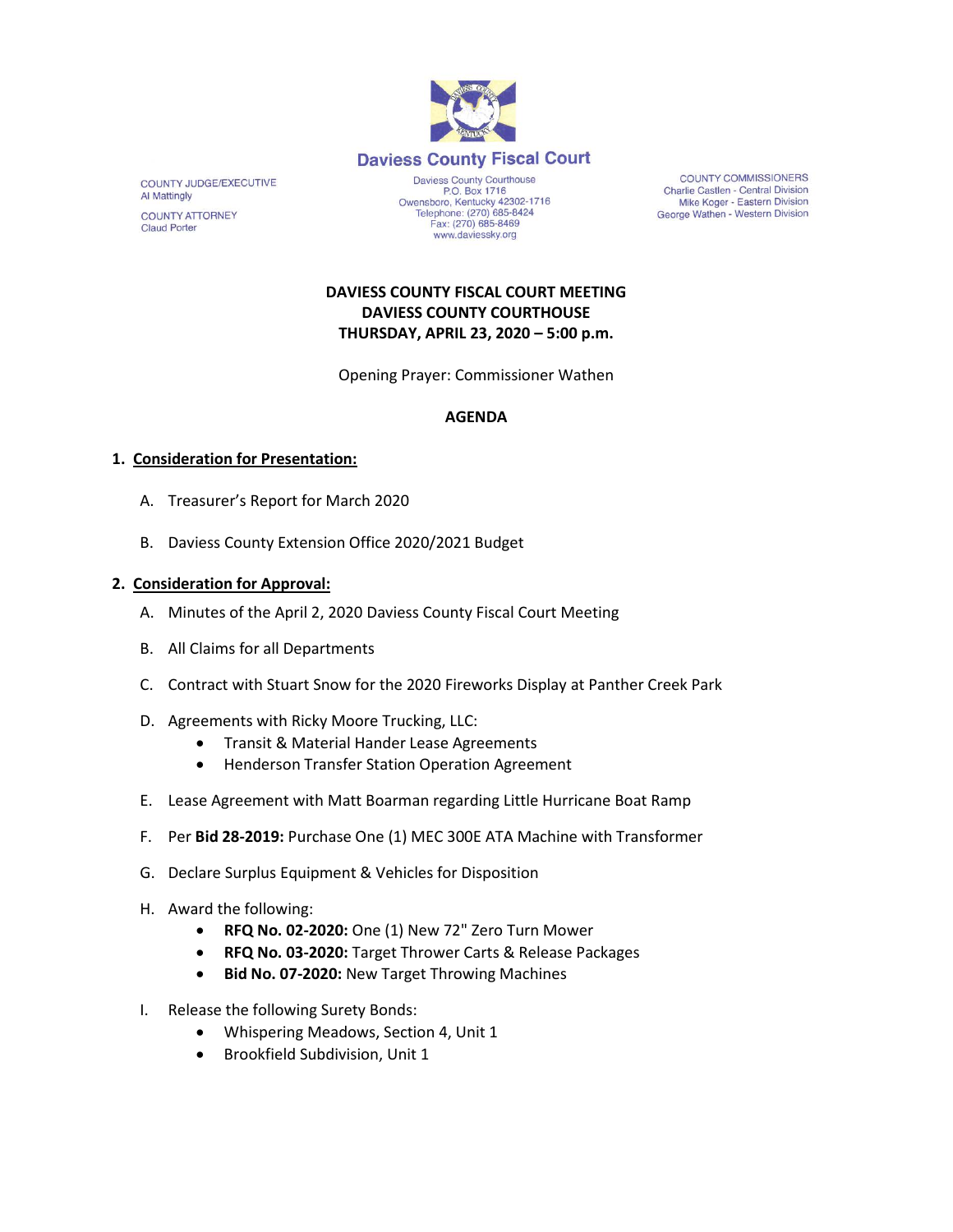- J. Promote Ron Whitworth to Transfer Station Heavy Equipment Operator
- K. Promote Colton Lanham to Road Department Heavy Equipment Operator
- L. Hire Kealie Johnson as Henderson Transfer Station Scale House Operator
- M. Hire the following Seasonal Interns upon successful completion of pre-employment screenings:

| <b>Engineering Dept.</b> | Christian Leigh           | <b>Quantavius Young</b> |
|--------------------------|---------------------------|-------------------------|
| Dylan Payne              | <b>Christian Scrivner</b> | JR Goetz                |
| Jayden Bickett           | Nathan Lanham             |                         |
| Warren Goetz             |                           |                         |

#### **Road Dept.**

- N. Reappoint Chuck Coffman (S 1.5) to the DC-SWEEP Board TERM: 5/1/2020 – 5/1/2023 *#5.1.20*
- O. Reappoint Sharon Sullivan (S 5) to the Greenwood Cemetery Board TERM: 4/19/2020 – 4/19/2023 *#4.2.20*

#### **3. Consideration for Discussion:**

- A. **First Reading of KOC B.50 (2020);** *06-2020* An Ordinance Authorizing the Issuance of General Obligation Bonds, Series 2020A
- B. Other business to be brought before the Daviess County Fiscal Court
- C. Public Comments
- D. Comments by Daviess County Fiscal Court
- E. First Quarter 2020 Employee Anniversaries: James Drury (SW) – 20 years Misty Payne (Animal Control)– 5 years Bruce Williams (Parks) – 20 years Jerry Ambs (Maint.) – 5 years Dee Ann Bryenton (Coroners) – 10 years James McIntyre (Road) – 5 years Ron Whitworth, Jr. (SW) – 5 years William Wilson (Road) – 5 years

## **4. Adjournment**

*To attend this meeting, accommodations for disabled persons may be arranged by contacting the DCFC ADA Admin: (270)685-8424. When possible, an advanced 24-hour notice is respectfully requested.*